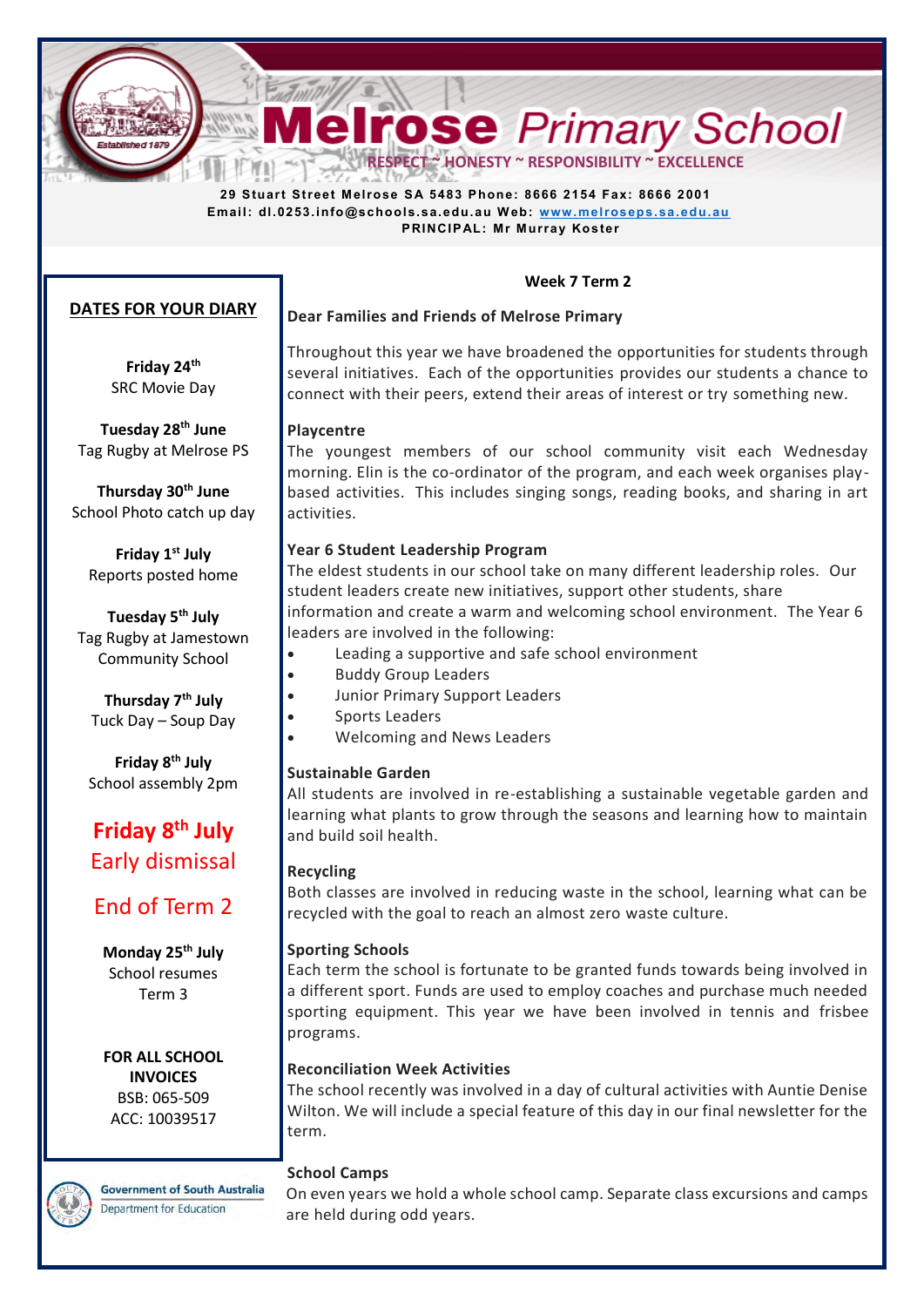There are many other activities held during the year which we believe create a well-rounded and rich learning program for all our students.



#### **Volunteering at Melrose Primary**

Melrose Primary School provides a safe environment for all while valuing the partnership between school and home.

As a small community-based school, we welcome and value volunteers. To be able to volunteer, and/or attend at other times throughout the school year, we ask that you hold a current Working with Children Check (that is needed by parents/caregivers when attending excursions, reading in class, and helping in class.

A Working with Children Check for volunteers is free for our current parents and caregivers. Please see Jodie for further details. If you have any questions, please do not hesitate to contact us at school. This process ensures we maintain a child safe environment.

#### **Aussie of the Month**

Congratulations to Olivia for being our month of May, Aussie of the Month. Her citation reads

*Olivia is a remarkable student who demonstrates thoughtfulness towards others who is willing to assist both staff and students without being asked. She is commended on her resilience to complete work and defines the true spirit of what it means to be 'Aussie of the Month'.* 

#### **Grants**

Woolworths Junior Landcare Grant – I acknowledge Wanda for her success in being awarded this Land Care Grant worth \$1000 to the school. The grant will go towards re-establishing the raised garden beds vegetable garden.

#### **Congratulations Wanda.**

**BULLYING ISN'T ON AT MELROSE PRIMARY**– Congratulations Emily for success in leading this grant application with the Year 6 student leaders. Total grant funds received is \$4200. Funds will go towards establishing a quiet nook or retreat space where students can 'hang out' to read, play board games or just take time out during break times. Funds will also go towards making visible our school values through new signage.

The aim of this major project is to promote Melrose Primary School as an inclusive and socially connected community.

We want all members of our school community to be active participants in building a welcoming culture that values diversity and actively supports inclusion for all students.

We aim to focus on developing a positive culture within the school by;

- focussing on the school's four core values of respect, honesty, responsibility, and excellence.
- aligning these core values to positive play and positive peer to peer interactions



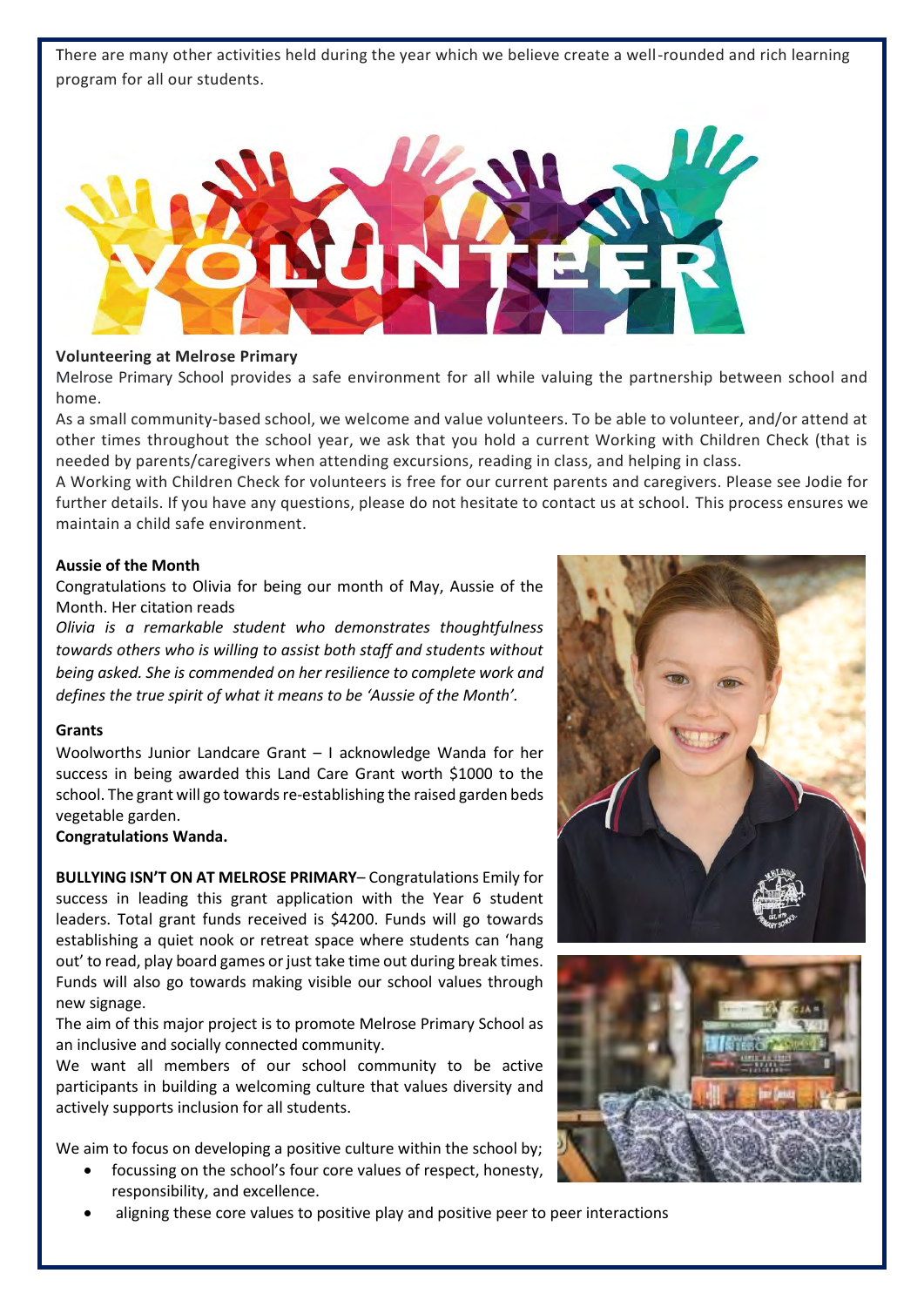- students making choices to stand up to bullying behaviours in a safe, constructive and firm manner
- students leading, when appropriate, to support students at risk in positive school engagement, and in the mediation process.

**Congratulations Emily**

Regards Murray

## **MID YEAR STUDENT INTAKE**

## **Mid-year intake from 2024**

From 2024, the Department for Education is introducing a mid-year intake into school.

If your child turns 5 years from the 1 May and 31 October 2024, they can commence school at the start of term 3 of that year.

Students enrolled through a mid-year intake will complete 6 terms of reception.

Further information in relation to the mid-year intake to schools will be released by the department during 2023. If your child is eligible for the mid-year intake in 2024, you may be interested in enrolling in the preschool mid-year intake which is commencing in 2023. See [starting preschool.](https://www.education.sa.gov.au/parents-and-families/enrol-school-or-preschool/preschool-and-kindergarten-enrolment/when-your-child-can-start-preschool)

## **BOOK DONATION**

A very big thank you to Annie and Booleroo Centre District School library for the donation of books to our Accelerated Reader (AR) program. These books will increase the selection of AR readers made available to our students. Mrs Piggott is busily cataloguing them so they are ready for borrowing.

## **FAT TYRE FESTIVAL**

A BIG THANK YOU to Elin our Playcentre Leader who did a fantastic job. The tyre displays are brilliant and a joint effort between Melrose PS Junior Primary students, Melrose Playcentre students and Melrose Rural Care children. There were many positive comments made to local people over the weekend how great it was to see the fence decorated. We hope you like the night time picture, it gives it a different perspective.